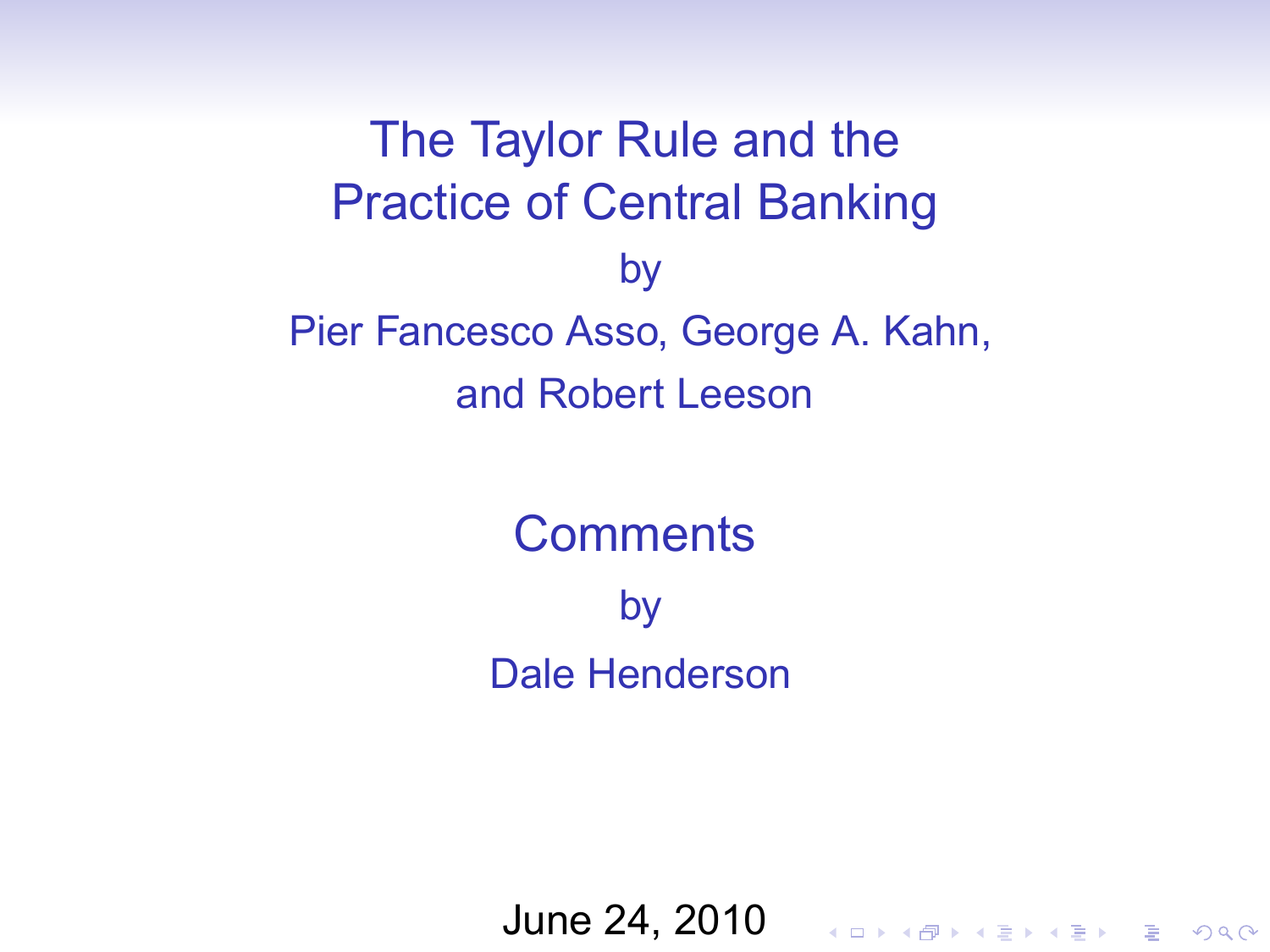#### **Perspective**

- Long standing debate about usefulness of simple monetary policy rules
- k per cent rule of Milton Friedman and others
- gold standard
- Taylor (1993) rule is most prominent current example

 $i_t = E_t \{(1 - \rho) (r^* + \pi_{t+k}) + \alpha (\pi_{t+k} - \pi^*) + \beta y_{t+k} + \rho_t i_{t-1}\}\$ 

 Asso, Kahn, and Leeson (AHL) document the use of Taylor-type rules by U.S. policymakers and make a convincing case that doing so has improved U.S. monetary policymaking.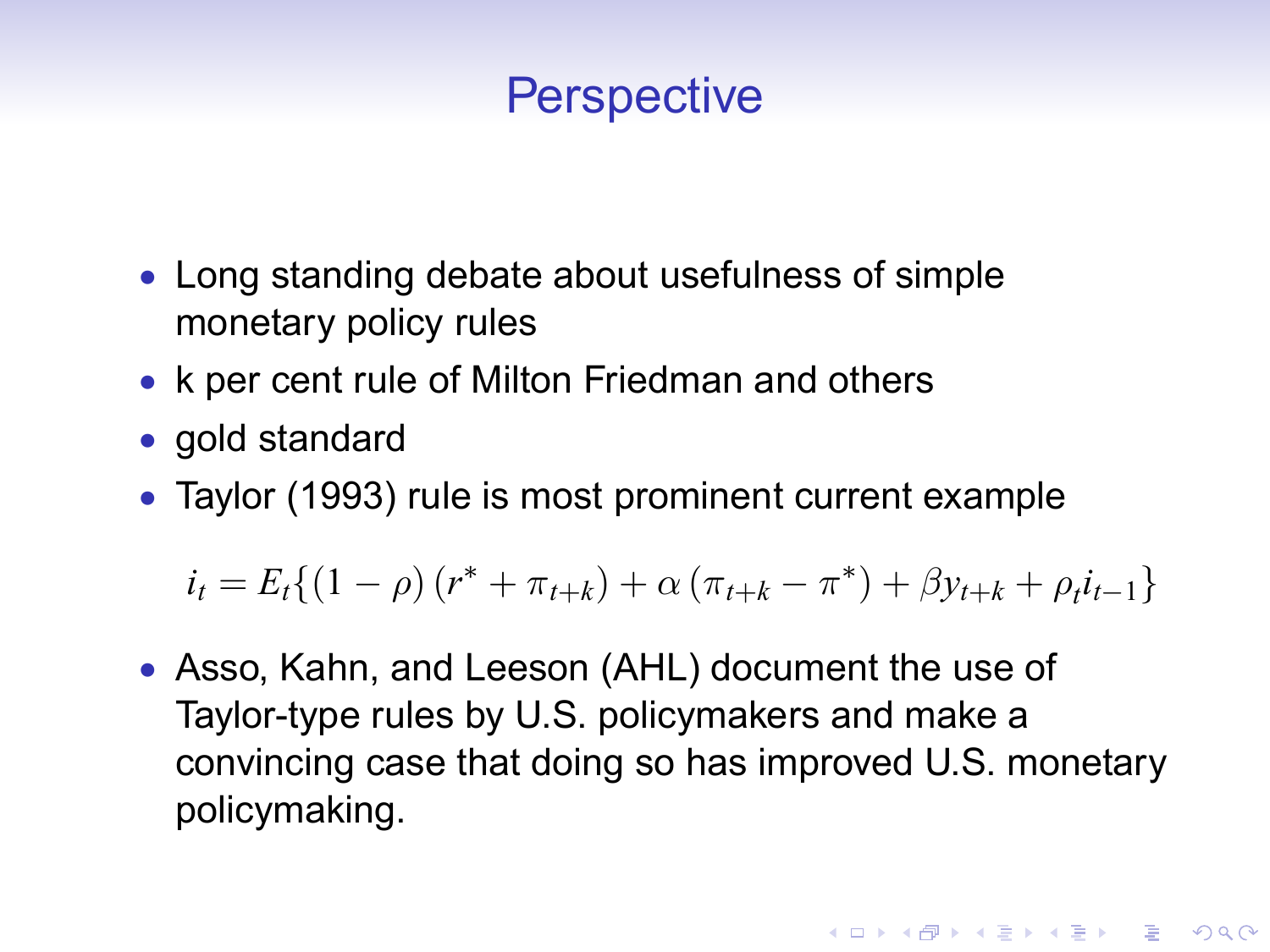## *"Descriptive"* Policy Rules

Policy rules of interest in and of themselves

- Johnson and Dewald (1963), Kaufman (1964), Reuber (JPE 1964), Wood (FRB 1966), Havrilesky (JPE 1967)
- "North Carolina School"
	- Black, "The Effects of Alternative Monetary Contol Procedures on Exchange Rates and Output" (JMCB1982a), (1982b), (1983)

**KORK ERKER ADAM ADA** 

• Benavie and Froyen (1984)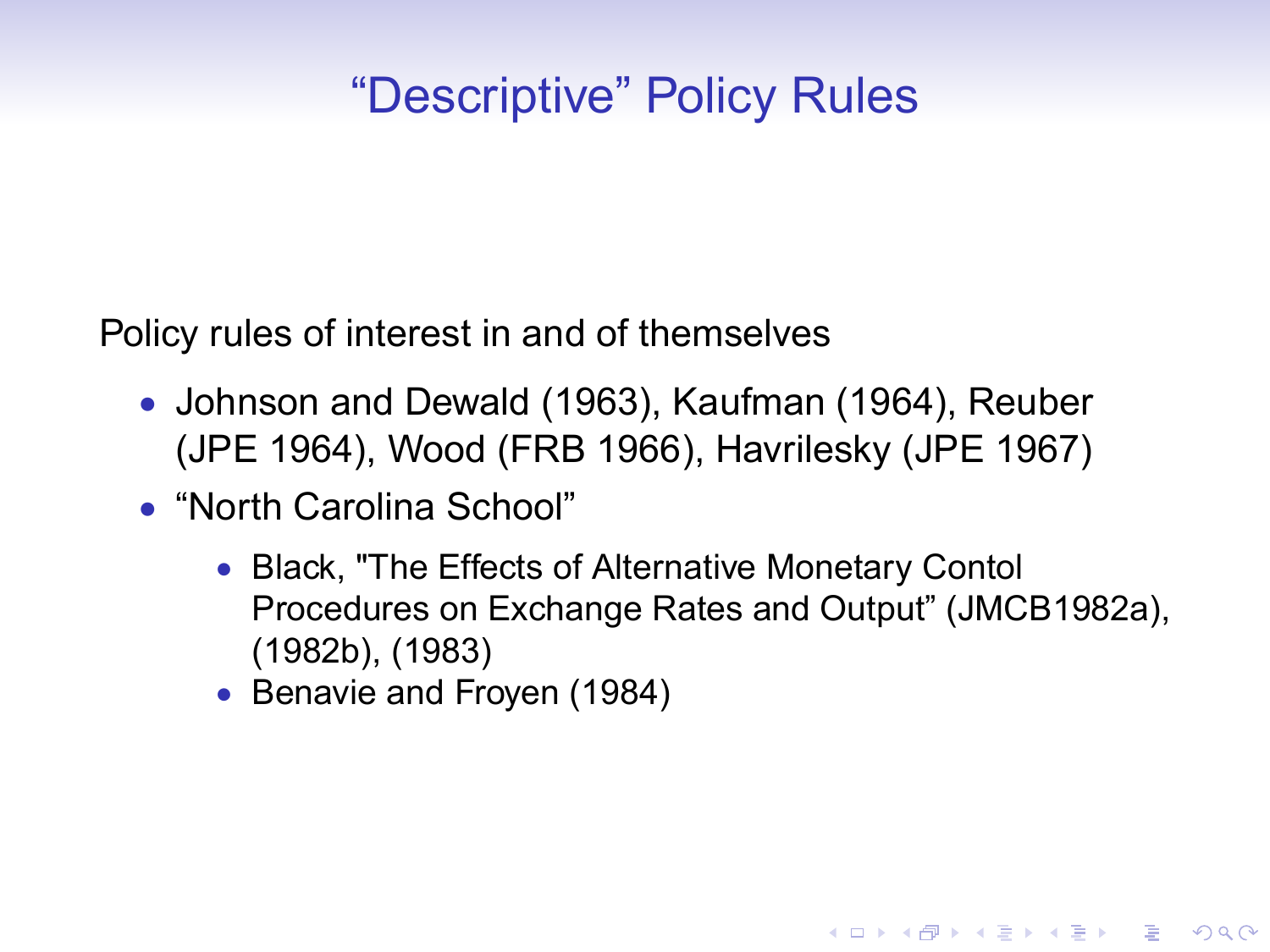#### Estimated Policy Reaction Functions at Central Banks

The first (Bank of Canada) model was a Meade-Mundell-Fleming open-economy affair with a...monetary policy reaction function for the short-term interest rate. Even George Freeman, the management enthusiast for our modelling efforts, thought that we might in this case be going too far: "How could it be possible to reduce the complex art of Bank decision-making to a simple equation?" We researchers argued that such decisions were probably systematic, in which case an equation might establish the key historical determinants. Or perhaps they were just random, in which case nothing would turn up, so why not let the chips fall where they may? We compromised by carrying on as planned, and reducing the possibility of potentially embarrassing commentary by simply including the reaction function in the model under the generic labelling of "short-term interest rate equation." John Helliwell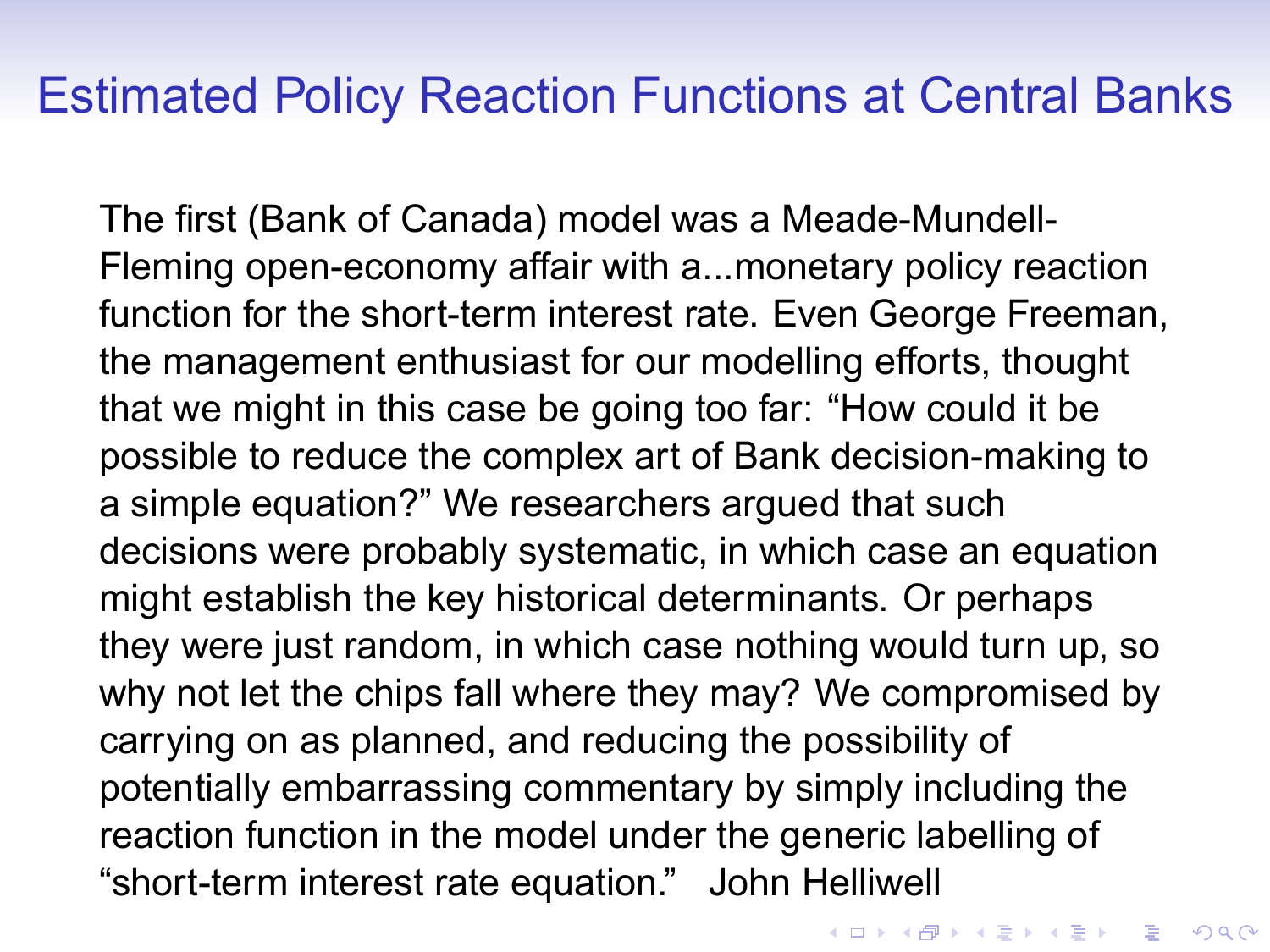### Two Detours: Irrelevance and Indeterminacy?

- A rule that says, "Keep the nominal interest rate constant," is an incompletely specified policy that implies price level indeterminacy.
- Sargent and Wallace (1974) argued that logic extended to any interest rate rule in which is operational in the sense that the interest responds only to lagged variables.
- "It turns out that the probability distribution of output-dispersion as well as mean-is independent of the particular deterministic money supply rule in effect, and that under an interest rate rule the price level is indeterminate."
- Taylor was a leader in overturning both of these results.

**KORK ERKEY EL POLO**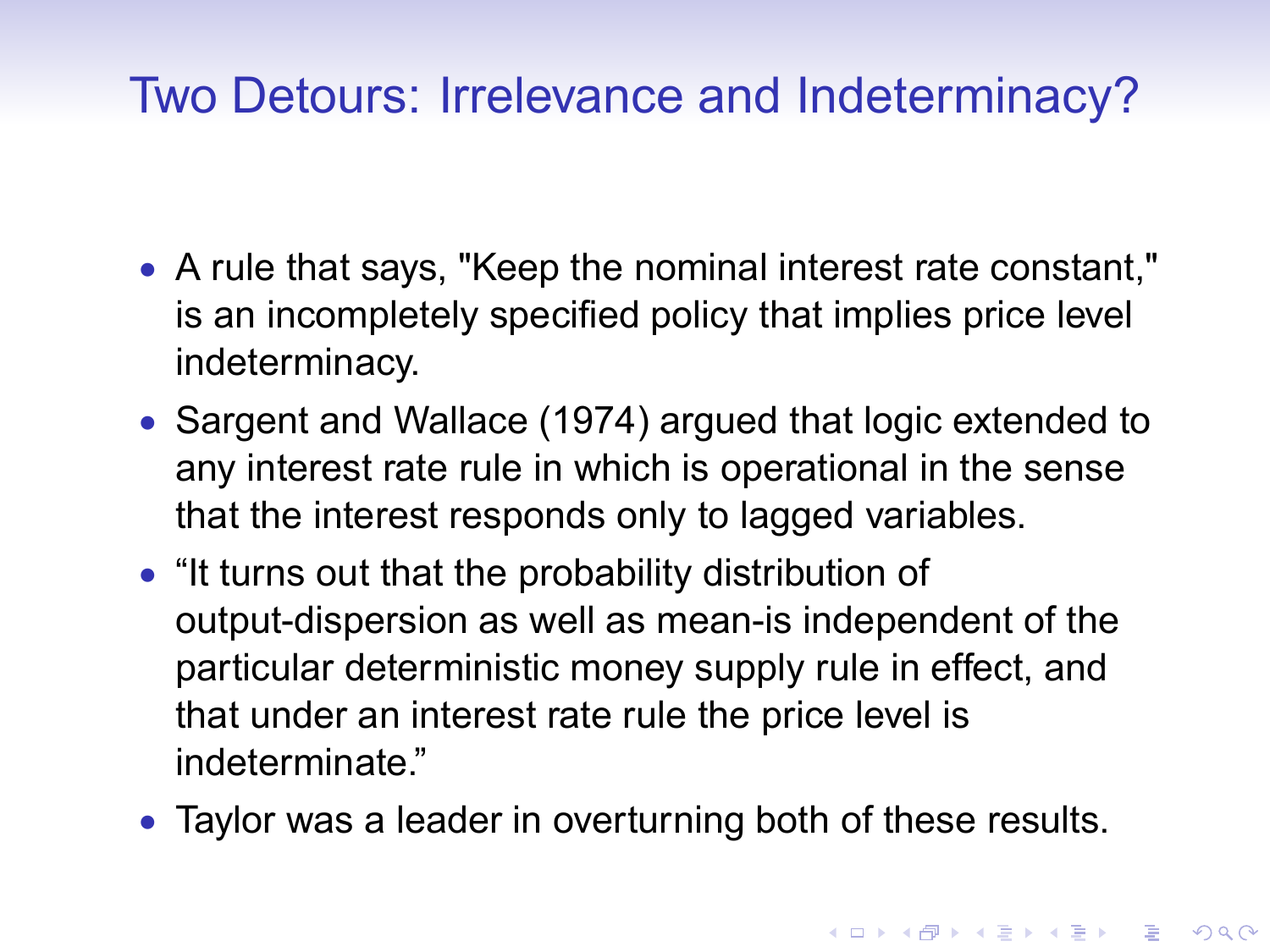#### Is the Rules vs. Discretion Debate Beside the Point?

Possible to define a "rule" as an *exact* specification of what must be done in a given situation, what Faust and Henderson  $(2004)$  call a "forcing rule"

 Not desirable and almost certainly not credible to commit to a rule (simple or complex) defined in this way.

Also possible to define a rule as a presumption about what should be done in a given situation with the understanding that there are some circumstances under which the presumption can be overridden. Bernanke, et al. view of inflation targeting.

- At least two difficult questions remain to be answered.
- If there is a single rule, when can it be overridden?
- If there are multiple rules (or more than one version of a single rule) that give different presumptions, what then?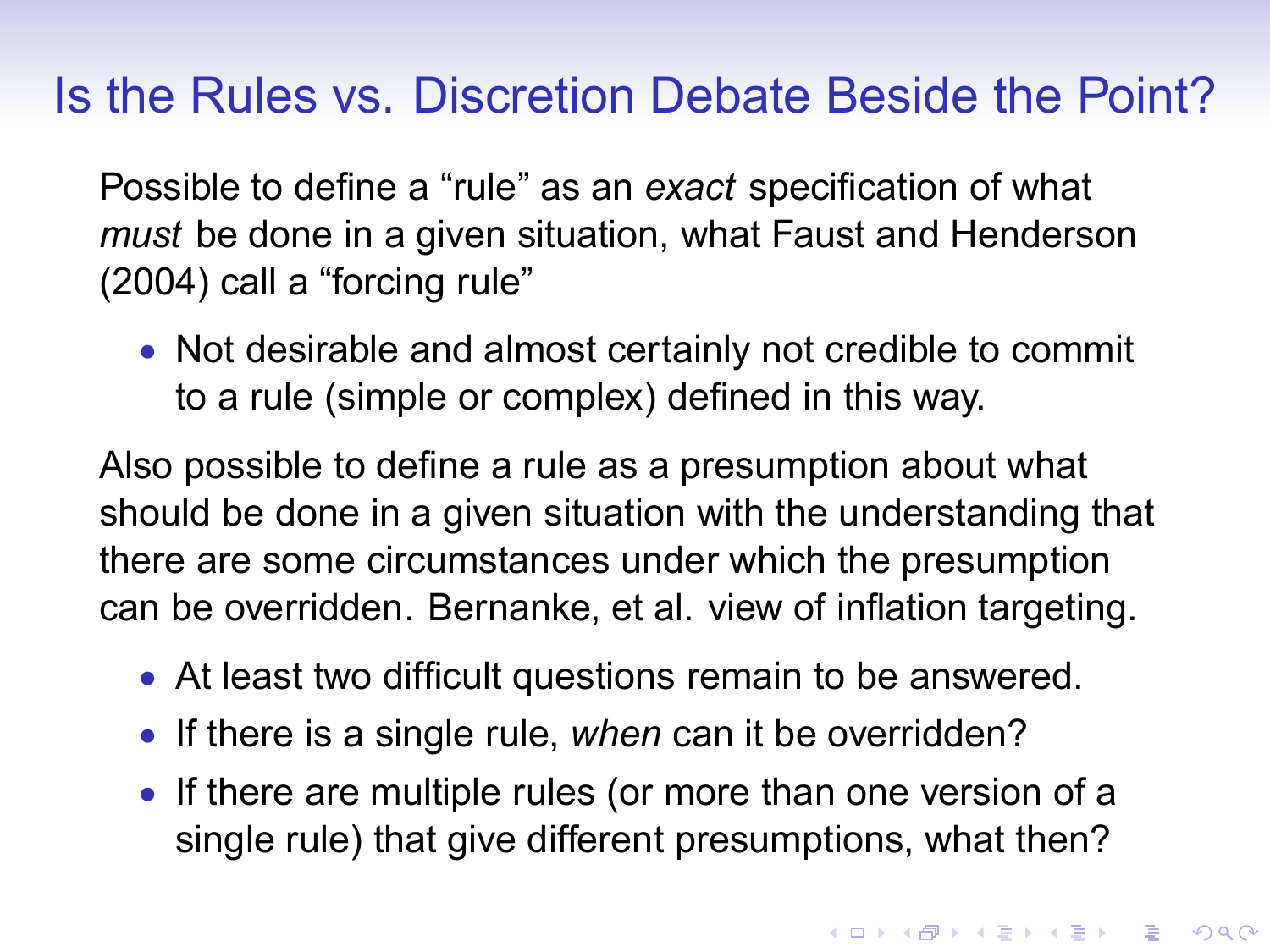## A Convincing Argument

In his classic 1993 paper, Taylor argued that

"If the policy rule comes so close to describing actual Federal Reserve behavior in recent years and if FOMC members believe that such performance was good and should be replicated in the future even under a different set of circumstances, then a policy rule could provide some guide to future decisions "

Good Fit + Good Results = Good Prescription

**KORK ERKEY EL POLO**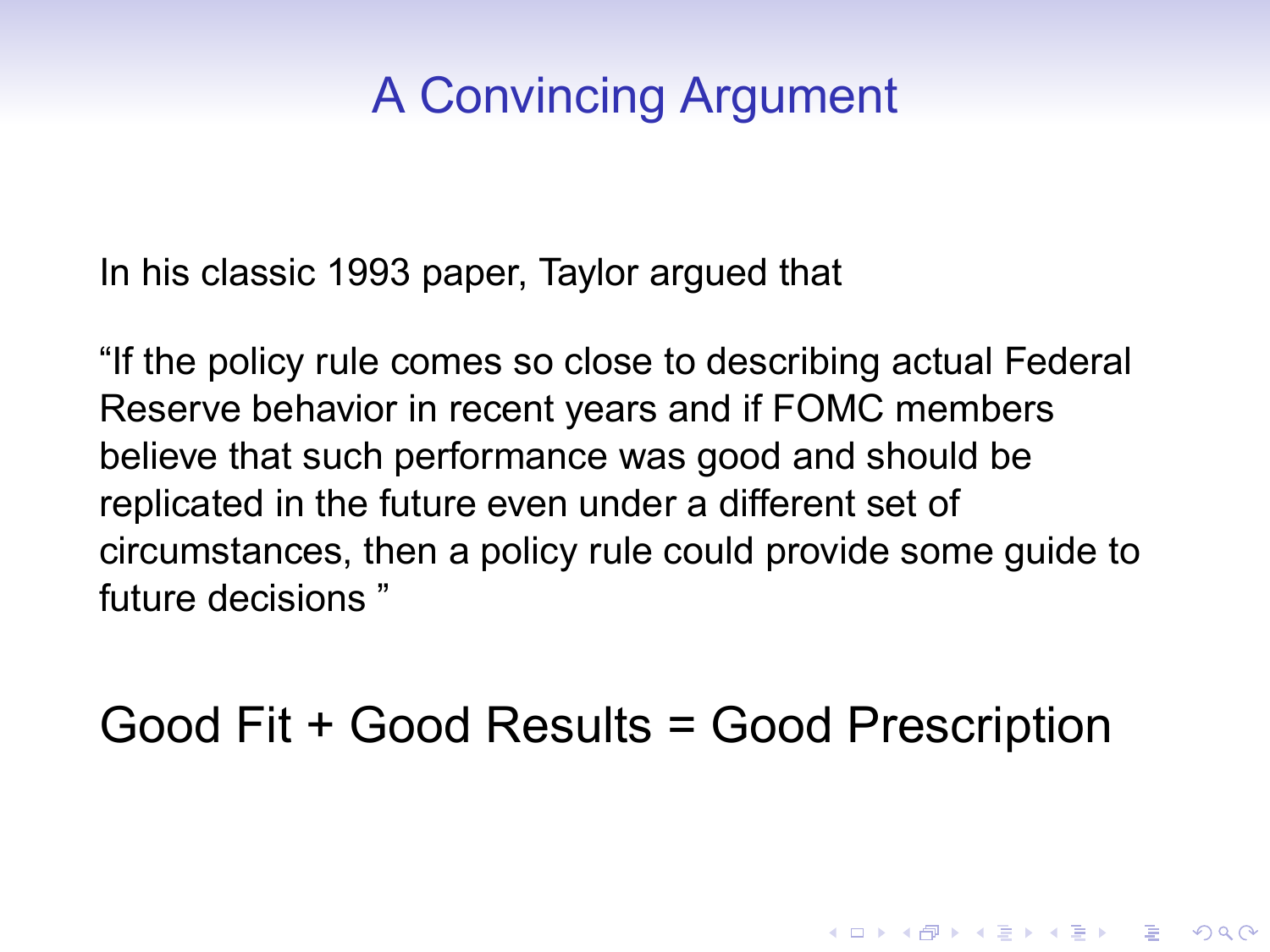## Experience U.S. and Japan

Bernanke (2010) and Kohn (2007) explain differences between version of Taylor (1993) rule with CPI replacing GNP deflator.

- $\bullet$  Differences in measure of of inflation used. PCE deflator vs. CPI
- Difference in measures of inflation and output gap used forecasts vs. ex post values.

**KORK ERKER ADAM ADA** 

Ahearne et al. on Japanese experience

• Forecasts vs. ex post values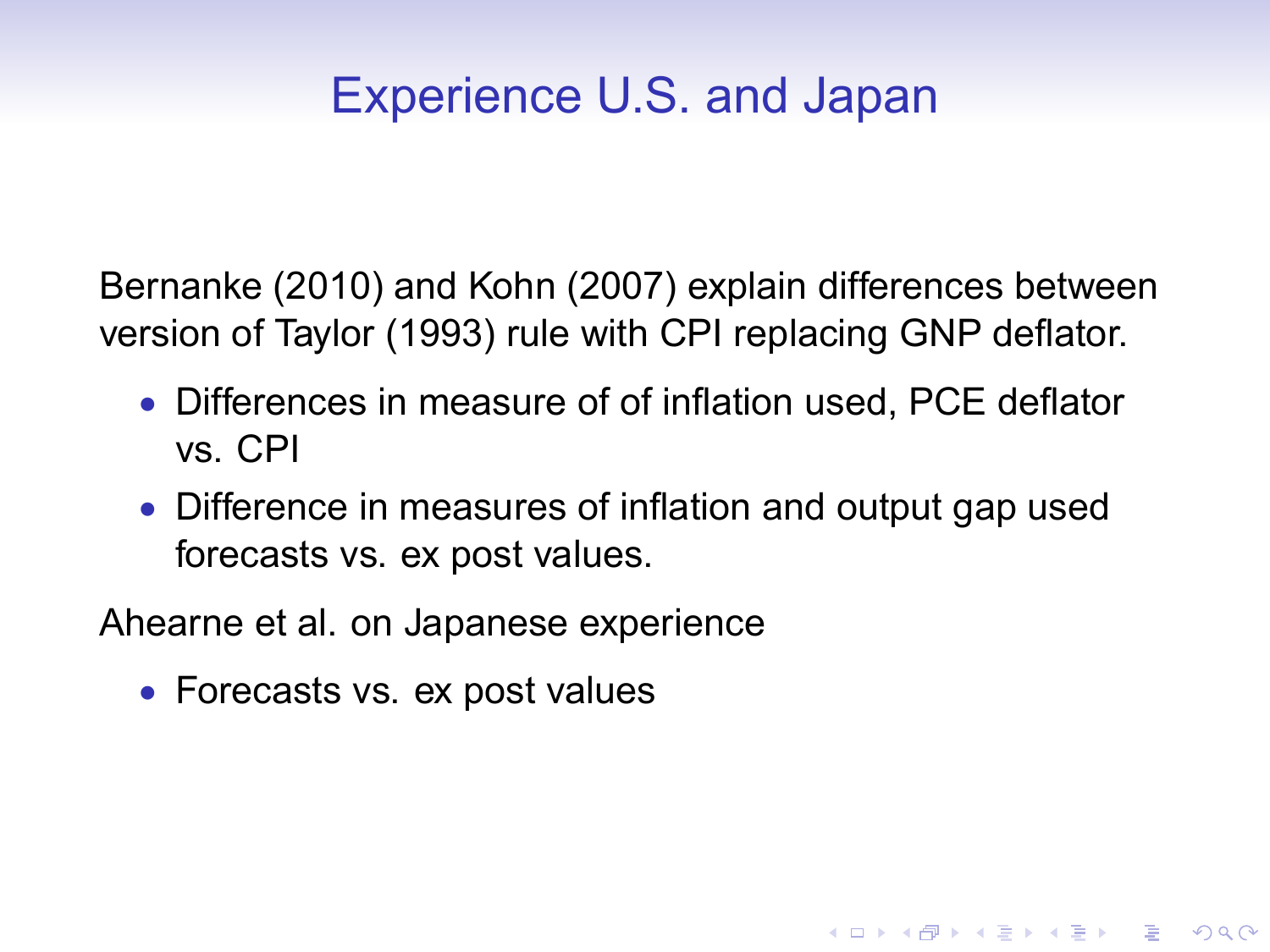### Robustness of Simple Monetay Rules

Early example of study of robustness of simple rules across modelsis Bryant, Hooper, and Mann (1993) 8 models, 4 rational expectations, stochastic simulations More recent example is Levin, Wieland, and Williams (1999) used four models, Fuhrer and Moore (FM), Federal Reserve Board (FRB), Monetary Studies Research (MSR) of Orphanides and Wieland, and Taylor's multicountry model (TMCM) To stabilize inflation and output at reasonably low levels of interest rate volatility, policy rule should

- Respond to the current output gap and to a smoothed measure of inflation
- Have a coefficient near unity on the lagged funds rate

Results are essentially unchanged if react to output and inflation data from the previous quarter.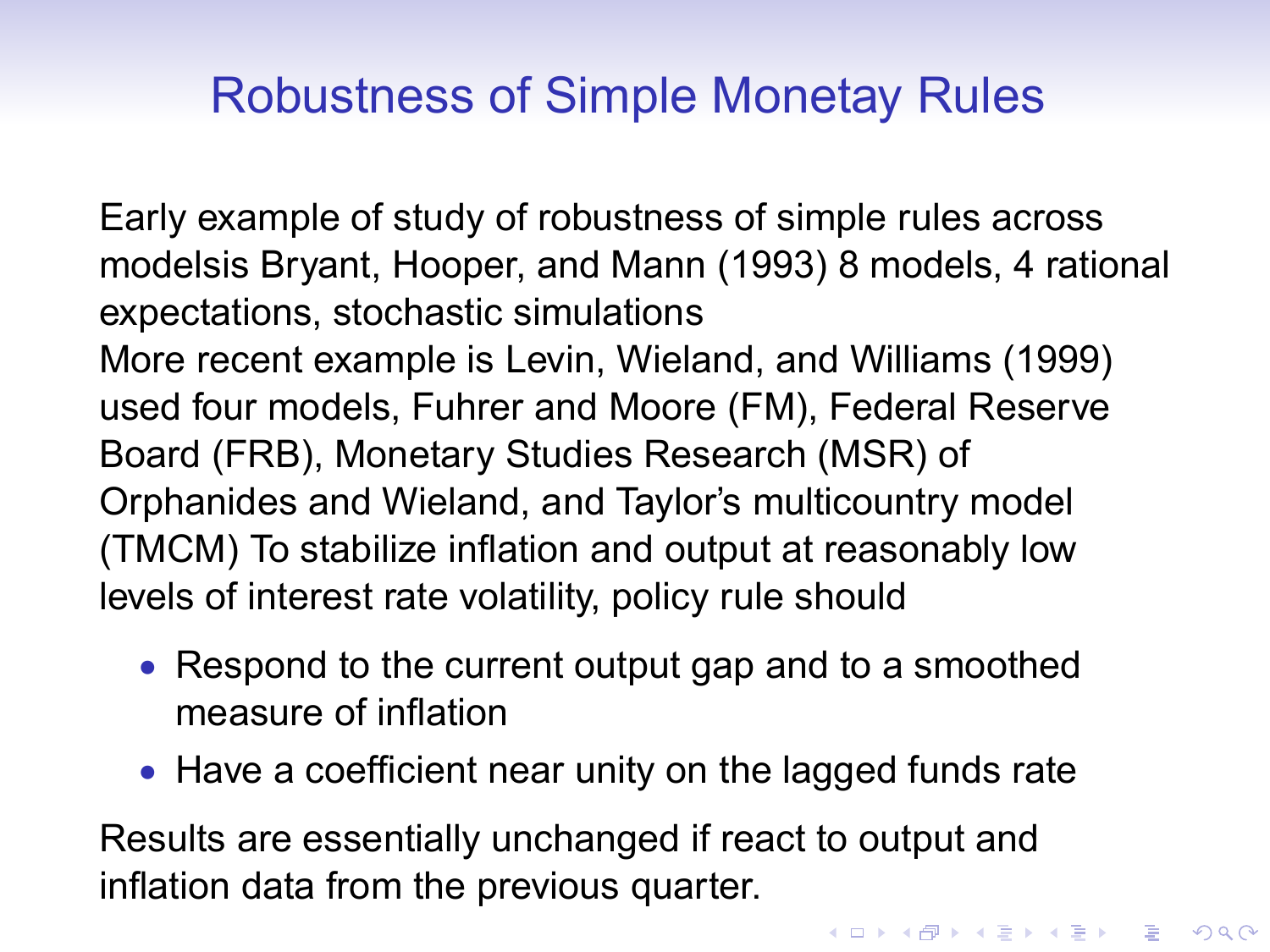# LWW Continued

Interest rate smoothing provides the largest gains from any of the permutations of simple policy rules:

- Smooth changes in the short-term interest rate provide control over long-term interest rates and thereby over aggregate demand and inflation at low cost in terms of funds rate volatility
- Constraining interest rate volatility as LWW favors interest rate smoothing
- Lagged interest rate provides a measure of the existing state of the economy
- With high degree of smoothing output tends to exhibit "overshooting," which is preferable to returning monotonically to potential under LWW variance criterion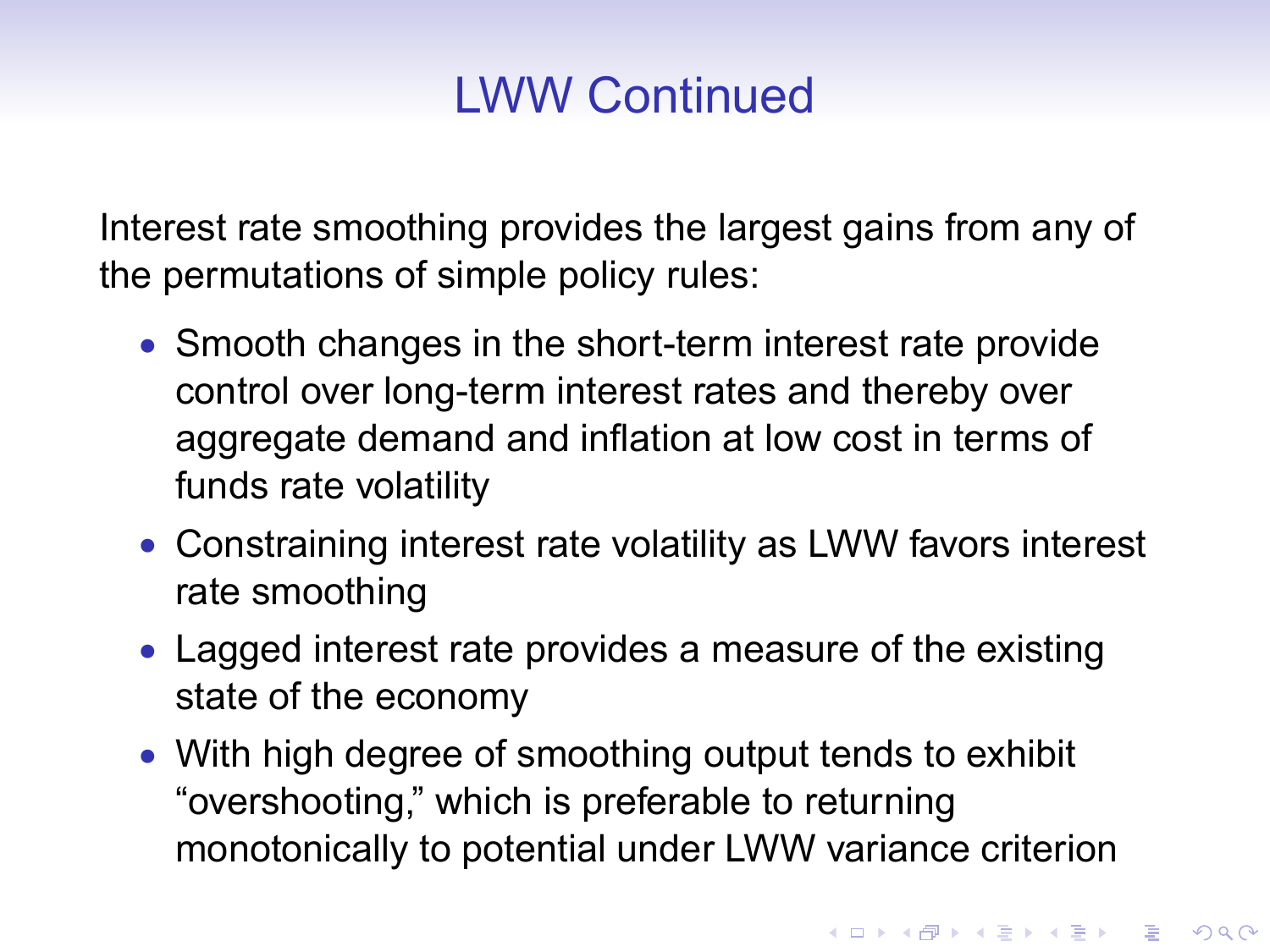#### LWW Continued

- Simple rules derived from one model perform very well in the other three models
- For a given model, complicated rules perform only slightly better than simple ones
- Complicated rules are somewhat less robust to model uncertainty than well-chosen simple rules.
- Rules that incorporate forecasts yield at most small improvements in performance over optimal rules based on current and lagged variables.

**KORK ERKER ADAM ADA**